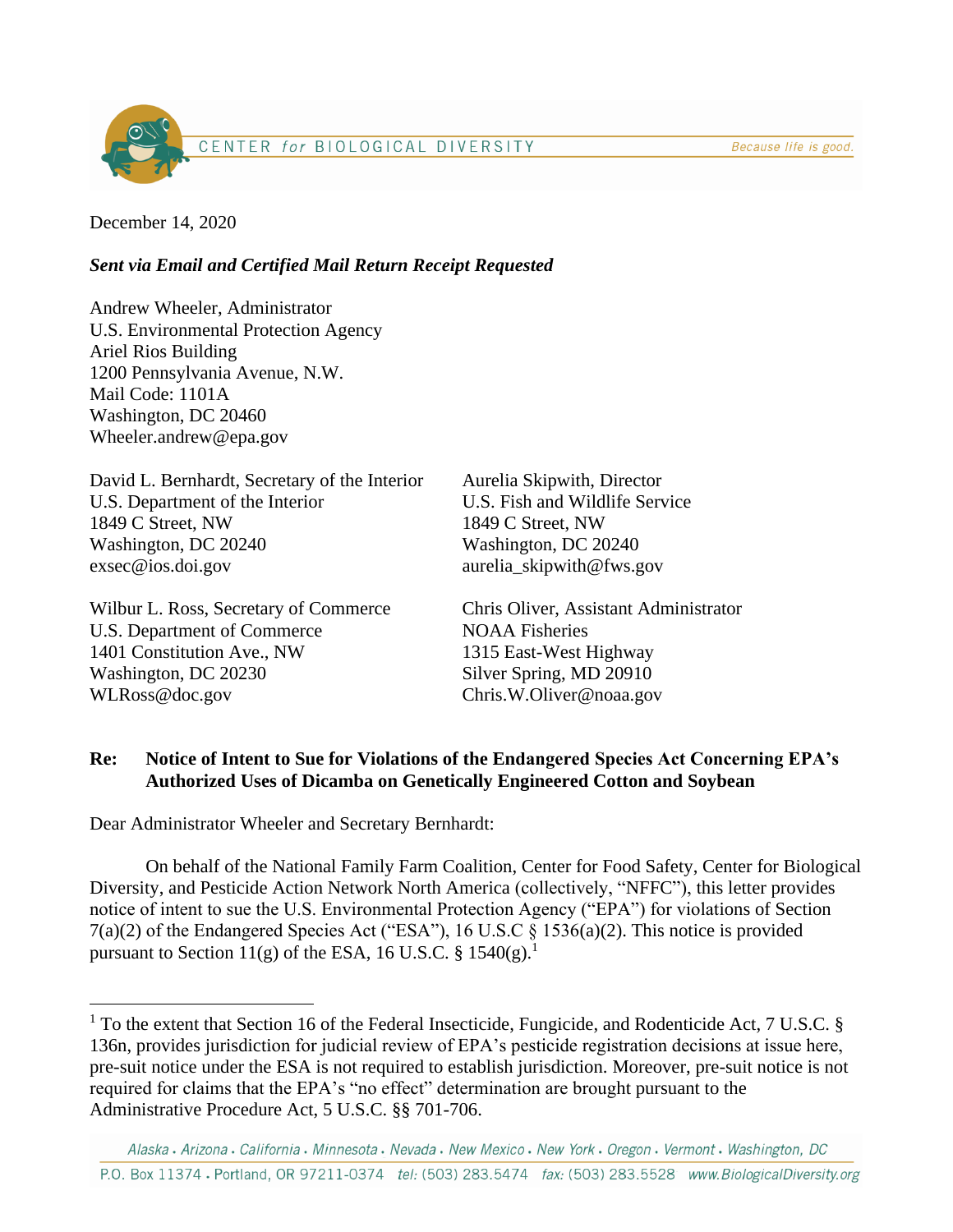National Family Farm Coalition ("NFFC") is a non-profit corporation that serves as a national link for a coalition of family farm and rural groups on the challenges facing family farms and rural communities. Founded in 1986, NFFC represents farmers and ranchers from grassroots member organizations across the country. As such NFFC plays a unique role in securing a sustainable, economically just, healthy, safe, and secure food and farm system.

Center for Food Safety is a non-profit membership organization representing farmers and consumers in every state. Founded in 1997, CFS's mission is to empower people, support farmers, and protect the environment from the harmful impacts of industrial agriculture. For CFS, safety means safe for all, including environmental safety. CFS has long had a flagship program on the adverse impacts of pesticides to human health and the environment, including endangered species.

Center for Biological Diversity ("CBD") is a national, non-profit, conservation organization dedicated to protecting diverse native species and habitats through science, policy, education, and law. CBD members and staff actively work on the impacts of pesticides on species and their habitats throughout the United States.

Pesticide Action Network North America is a non-profit, public interest organization working with and behalf of those on the frontlines of industrial agriculture's harms, to challenge the proliferation of pesticides, defend basic rights to health and environmental quality, and ensure the transition to a just and viable food system. For more than 30 years, Pesticide Action Network has fought to preserve ecosystems, biodiversity, sustainable agriculture, and community food security.

#### FACTS

On October 27, 2020, EPA authorized the use of the herbicide dicamba to be sprayed during the growing season (postemergence) over-the-top ("OTT") of genetically engineered dicamba-resistant cotton and soybean in 34 states. *See* Memorandum Supporting Decision to Approve Registration for the Uses of Dicamba on Dicamba Tolerant Cotton and Soybean, Docket No. EPA-HQ-OPP-2020- 0492-0007 (Oct. 27, 2020)<sup>2</sup> On the same date, EPA provided Notice of Pesticide Registration for three pesticide products for this use of dicamba over genetically modified dicamba-resistant cotton and soybean: Xtendimax with VaporGrip Technology, EPA Reg. No. 264-1210; Engenia Herbicide, EPA Reg. No. 7969-472; and A21472 Plus VaporGrip Technology (also referred to by alternative brand name Tavium Plus VaporGrip Technology), EPA Reg. No. 100-1623. *See* EPA Docket Nos. EPA-HQ-OPP-2020-0492-0010 (Oct. 27, 2020); EPA-HQ-OPP-2020-0492-0008 (Oct. 27, 2020); EPA-HQ-OPP-2020-0492-0009 (Oct. 27, 2020). These registrations are collectively referred to as the "EPA registration actions."

<sup>2</sup> *See also* "Final Registration of Dicamba on Dicamba-Tolerant Cotton and Soybean," Docket No. EPA-HQ-OPP-2016-0187-0959 (Nov. 9, 2016, as amended Oct. 12, 2017); "Registration Decision for the Continuation of Uses of Dicamba on Dicamba Tolerant Cotton and Soybean," Docket No. EPA-HQ-OPP-2016-0187-0968 (Oct. 31, 2018).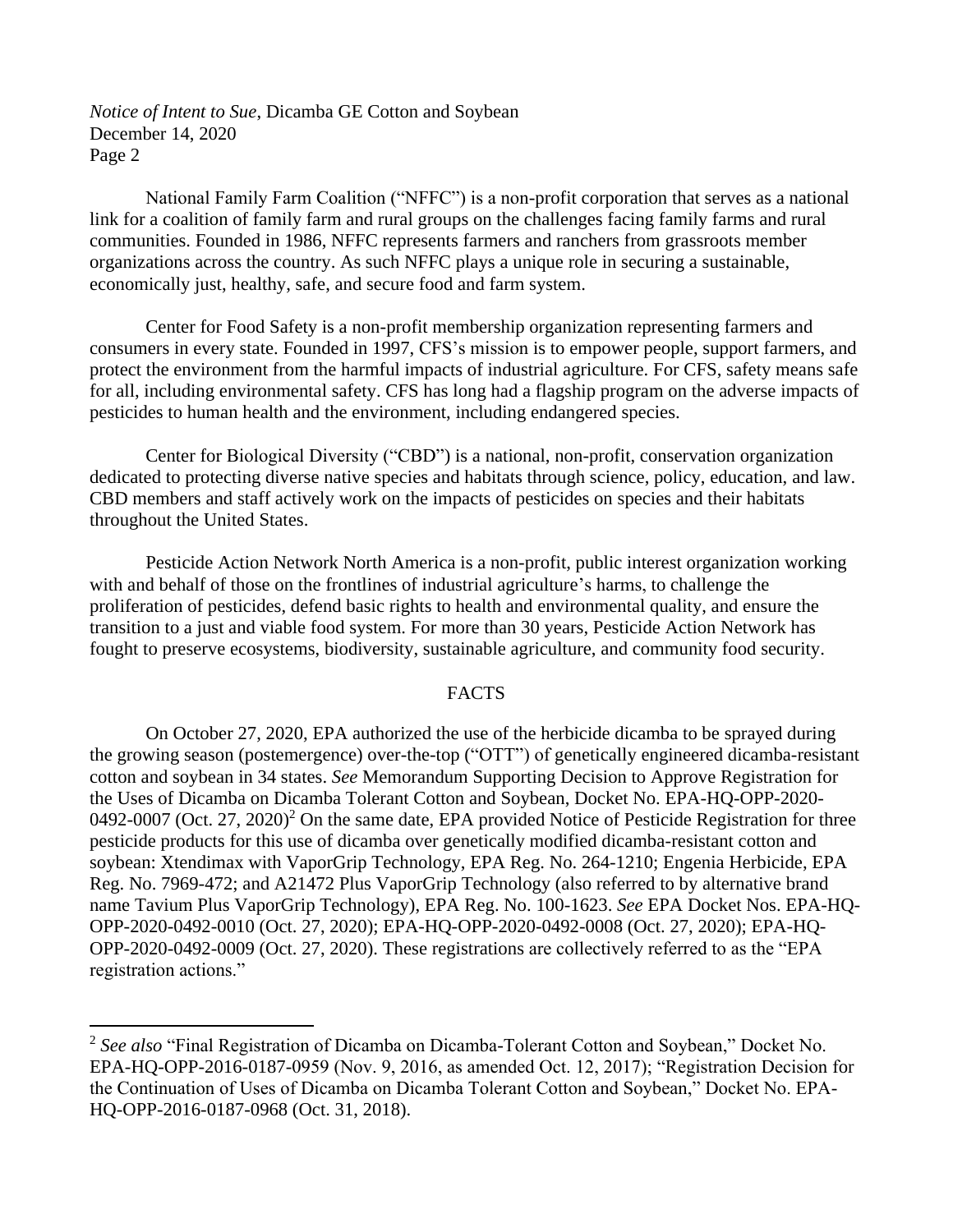Dicamba (3,6-dichloro-2-methoxybenzoic acid) is a broad-spectrum herbicide, a type of pesticide. It is a weed-killer, but its toxicity is not limited to weeds. It can also kill many broadleaf plants, bushes, and trees.

It also has a very well-known drawback to its use: dicamba is volatile, moving easily off a field on which it has been sprayed. It can drift if the wind blows during application; it can drift if applied during temperature inversions; it can drift after application when it volatilizes, or turns to vapor, during hot weather. It is well-known to cause widespread damage to conventional crops and wild plants and significantly injure farmers' crops and the environment.

For the same reasons Dicamba poses serious risk of harm to endangered and threatened species and the habitats they depend upon due to dicamba's long history of drift-related injury, its great volatility, and many plants' extreme sensitivity to it. The dicamba pesticides evaporate from soil and plant surfaces hours to days after application, forming vapor clouds that drift and damage plants far from the application site. Thus, these uses dramatically increased injury from spray and vapor drift, in particular because it is applied later in the season when it is warmer.

As a result of its toxicity and its tendency to drift, dicamba has historically been limited to clearing fields, either before crops were planted or before newly planted crops emerged. This change in 2016: In a vast and extremely risky new experiment, EPA registered for the first time a "new use" of these dicamba products: to be sprayed during the summer growing season, over-the-top of soybean and cotton crops that Monsanto genetically engineered with resistance to the pesticide. The EPA registration actions here are the third attempt by EPA to approve this new use, after the first two (the second a continuation of the first) were struck down by a court as unlawful.

EPA's registrations of these uses allow the pesticides' application on millions of acres in 34 states. That approval resulted in over 25 million more pounds of dicamba being sprayed annually, a 12 fold in increase in use, across nearly 100 million acres, at new times of the year and in novel ways. EPA knew that protected animals such as the whooping crane feed in sprayed crop fields, that hundreds of other endangered plants and animals are threatened by volatility and drift either because they are found near those fields or some endangered species are dependent upon plants near those fields, whether those plants are protected or not by the ESA. For example, dicamba drift threatens flowering plants that provide nectar for pollinators and habitat for other species.

Across the U.S., over the past few summers since EPA first approved these registrations, there have been widespread incidences of dicamba drift damage to plants and trees on both public and private lands. Plants and trees are critical to environmental health and have complex relationships with pollinators such as lepidopterans (moths and butterflies) and coleopterans (beetles), which serve as food for our protected birds and many fish. Flowering plants exposed to dicamba showed a reduction in flower expression and delayed onset of flowering. They were also less likely to be visited by pollinators.

Despite documented damage, lack of analysis, and potential harm to hundreds of endangered plants and animals and their critical habitats, EPA made the unprecedented finding, *again*, that these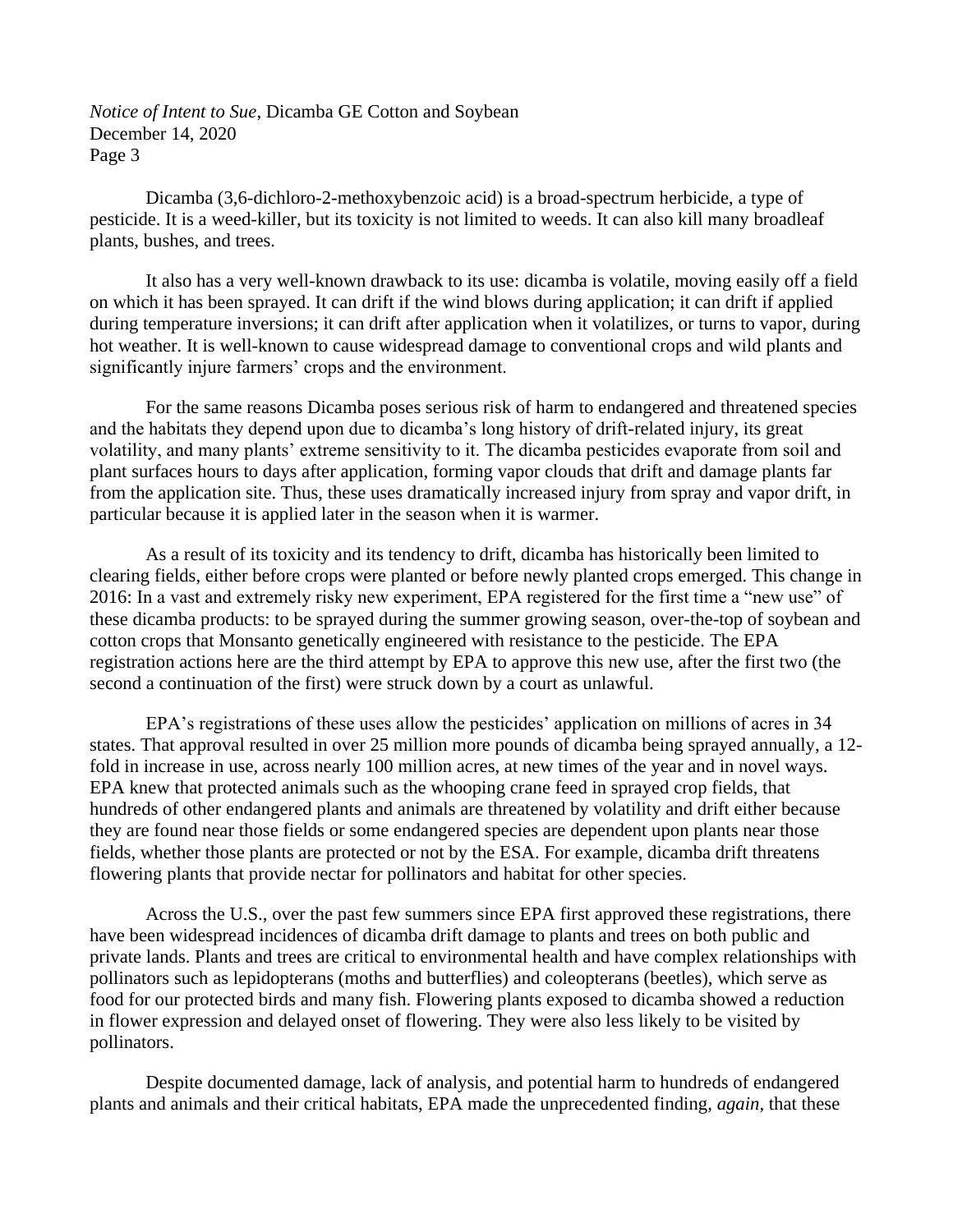uses would have "no effect" and, therefore, did not consult with the expert wildlife agencies pursuant to Section  $7(a)(2)$  of the Endangered Species Act, 16 U.S.C. § 1536(a)(2).

#### ESA VIOLATIONS

### **I. EPA Is Violating Section 7(a)(2).**

EPA's registration actions trigger EPA's duty to comply with Section 7 of the Endangered Species Act ("ESA"). 16 U.S.C. § 1536(a)(2); *Ctr. for Biological Diversity v. EPA*, 847 F.3d 1075, 1091-93 (9th Cir. 2017). EPA retains discretionary authority and control over these pesticide product registrations. EPA has failed to comply with the substantive and procedural requirements of Section 7 of the ESA.

Section 7(a)(2) of the ESA mandates that "[e]ach federal agency *shall…insure* that any action authorized, funded, or carried out by such agency…is not likely to jeopardize the continued existence of any endangered species or threatened species or result in the destruction or adverse modification of [critical] habitat of such species." 16 U.S.C. § 1536(a)(2) (emphasis added). The substantive duty to "insure" against jeopardy is a "rigorous" one. *Sierra Club v. Marsh*, 816 F.2d 1376, 1385 (9th Cir. 1987) *abrogated on other grounds*. "To 'insure' something…means to make certain, to secure, to guarantee (some thing, event, etc.)." *Nat'l Ass'n of Home Builders v. Defenders of Wildlife*, 551 U.S. 644, 666–67 (2007) (internal quotations omitted). To assist the agencies in complying with their substantive duty, Section 7(a)(2) imposes a separate, procedural duty to complete consultation with the expert wildlife agencies, either FWS or NMFS. In so doing, agencies must apply the "best scientific and commercial data available." 15 U.S.C. § 1536(a)(2).

EPA is violating its Section  $7(a)(2)$  duty to insure, in consultation with expert wildlife agencies, that its registration actions authorizing the use of the herbicide dicamba to be sprayed postemergence during the growing season over genetically engineered dicamba-resistant cotton and soybean in 34 states are not likely to jeopardize the continued existence of any endangered species or threatened species or result in the destruction or adverse modification of designated critical habitat.

EPA did not initiate consultation with the expert wildlife agencies because it managed to arrive at a "no effect" determination for its registration actions for every endangered or threatened species and their designated critical habitat. EPA's "no effect" determinations are unsupportable, and, as a result, EPA is violating Section 7(a)(2) in the following respects:

### 1. EPA Failed to Initiate Consultation When Its Actions Met the Low ESA "May Affect" Threshold for Endangered and Threatened Species and Designated Critical Habitat.

ESA Section  $7(a)(2)$  requires EPA to determine whether its registration actions "may affect" any listed species or designated critical habitat. If so, EPA *must* consult with the expert wildlife agencies. 50 C.F.R. § 402.14(a). The "may affect" threshold is extremely low: "[A]ctions that have *any chance of affecting* listed species or critical habitat—even if it is later determined that the actions are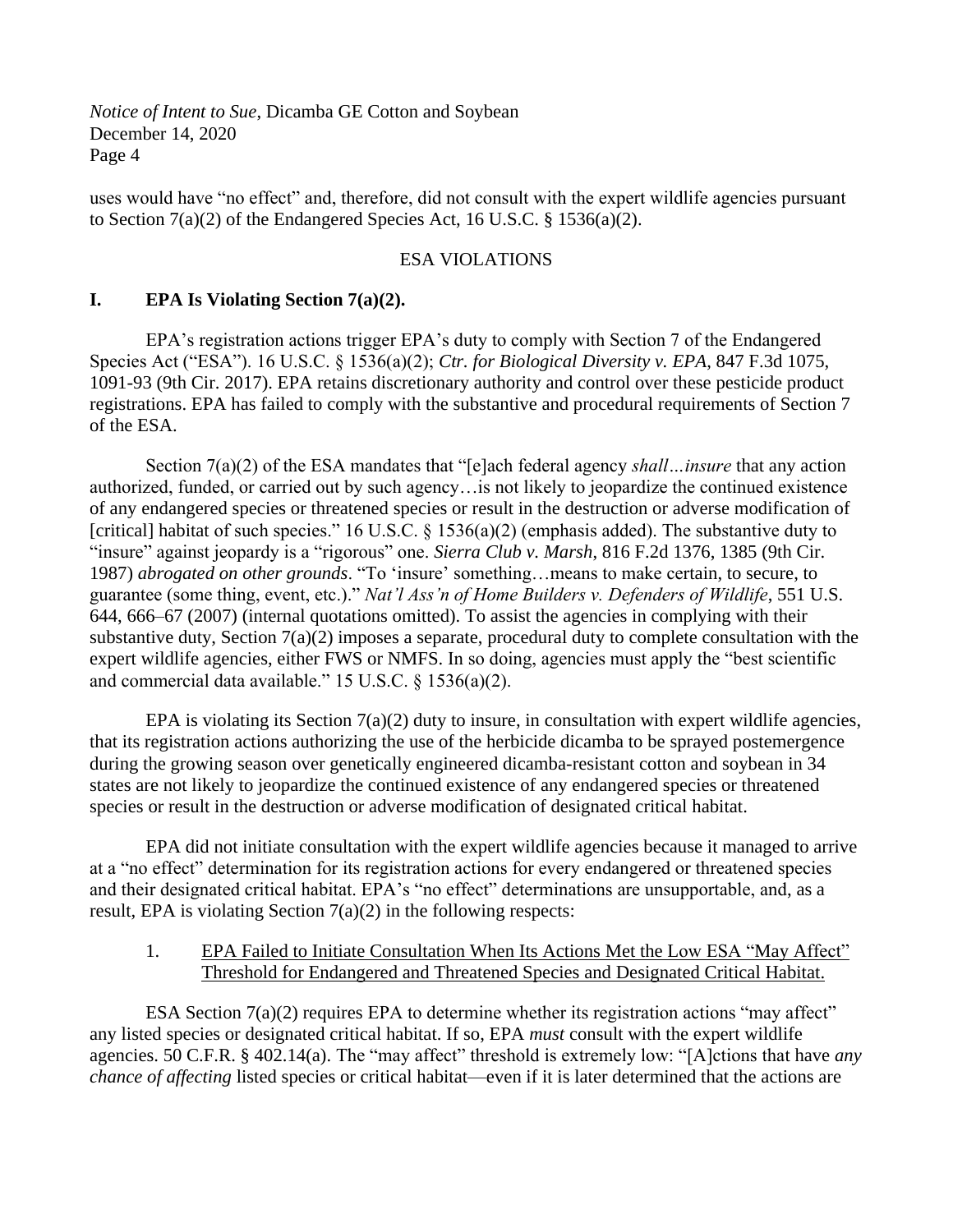'not likely' to do so—require at least some consultation under the ESA." *Karuk Tribe of Cal. v. U.S. Forest Serv.*, 681 F.3d 1006, 1027 (9th Cir. 2012) (en banc) (emphasis added).

EPA substituted the less protective standards under the Federal Insecticide, Fungicide, and Rodenticide Act ("FIFRA") in place of the ESA standards, which require that EPA afford endangered species "the highest of priorities" over EPA's primary missions. *Tenn. Valley Auth. v. Hill*, 437 U.S. 153, 174, 185 (1978). In so doing, EPA misapplied the low "may affect" threshold to initiate consultation with the expert wildlife agencies and unlawfully arrived at its "no effect" determinations.

EPA used a risk assessment methodology<sup>3</sup> that does not evaluate whether its registration actions meet the low ESA "may affect" threshold, but, rather, whether exposing species or habitat to a pesticide exceeds EPA's self-determined "level of concern" (LOC) and other "thresholds." An LOC is a term EPA created for the FIFRA context and is not applicable to the ESA context because LOC measures "adverse effects" not whether the actions "may affect" species or critical habitat. EPA does not have the authority to exclude effects from ESA consultation based on its own LOC standard that is not equivalent to the low "may affect" threshold for initation of consultation. This violates the ESA. *See Wash. Toxics Coal. v. U.S. Dept. of Interior*, 457 F. Supp. 2d 1158, 1184 (W.D. Wash. 2006) (quoting agency scientist explaining that the "risk framework of FIFRA (no unreasonable adverse effects) does not equate to the survival and recovery framework of the ESA.").

To arrive at its "no effect" determinations for endangered and threatened species, EPA used several "endpoints" or "thresholds" that show EPA ignored effects to species that did not meet its FIFRA standard of "no unreasonable effect" but that do meet the ESA consultation standard of "any effect":

For example, to determine acute effects to animals, EPA used the "lethality-based" endpoint of the median lethal dose or concentration (LD50 or LC50), which is the amount of a chemical that kills 50% of the exposed animals.<sup>4</sup> As another example, EPA determined that aquatic species would be exposed to dicamba based on the estimated environmental concentrations ("EEC") of dicamba that would be found in the water column, such as 47.9 µg a.e./L 1-in 10 year Daily Average EEC for soybean and 29.6 for cotton.<sup>5</sup> Exposing aquatic species to dicamba is sufficient to meet the low "may affect" bar to initiate consultation.

For mammals and birds (which also serve as a proxy for reptiles and terrestrial-phase amphibians), EPA determined that these species could be exposed to dicamba based on dietary and dose-based EECs that include 250 mg of dicamba/kg-diet in short grass, up to 280 mg of dicamba/kg-body weight for small birds, and up to 230 mg of dicamba/kg-body weight of small

<sup>&</sup>lt;sup>3</sup> 2020 Ecological Assessment of Dicamba Use on Dicamba-Tolerant (DT) Cotton and Soybean Including Effects Determinations for Federally Listed Threatened and Endangered Species, EPA-HQ-OPP-2020-0492-0002, at 63.

<sup>4</sup> *Id.* at 30.

<sup>5</sup> *Id.* at 24.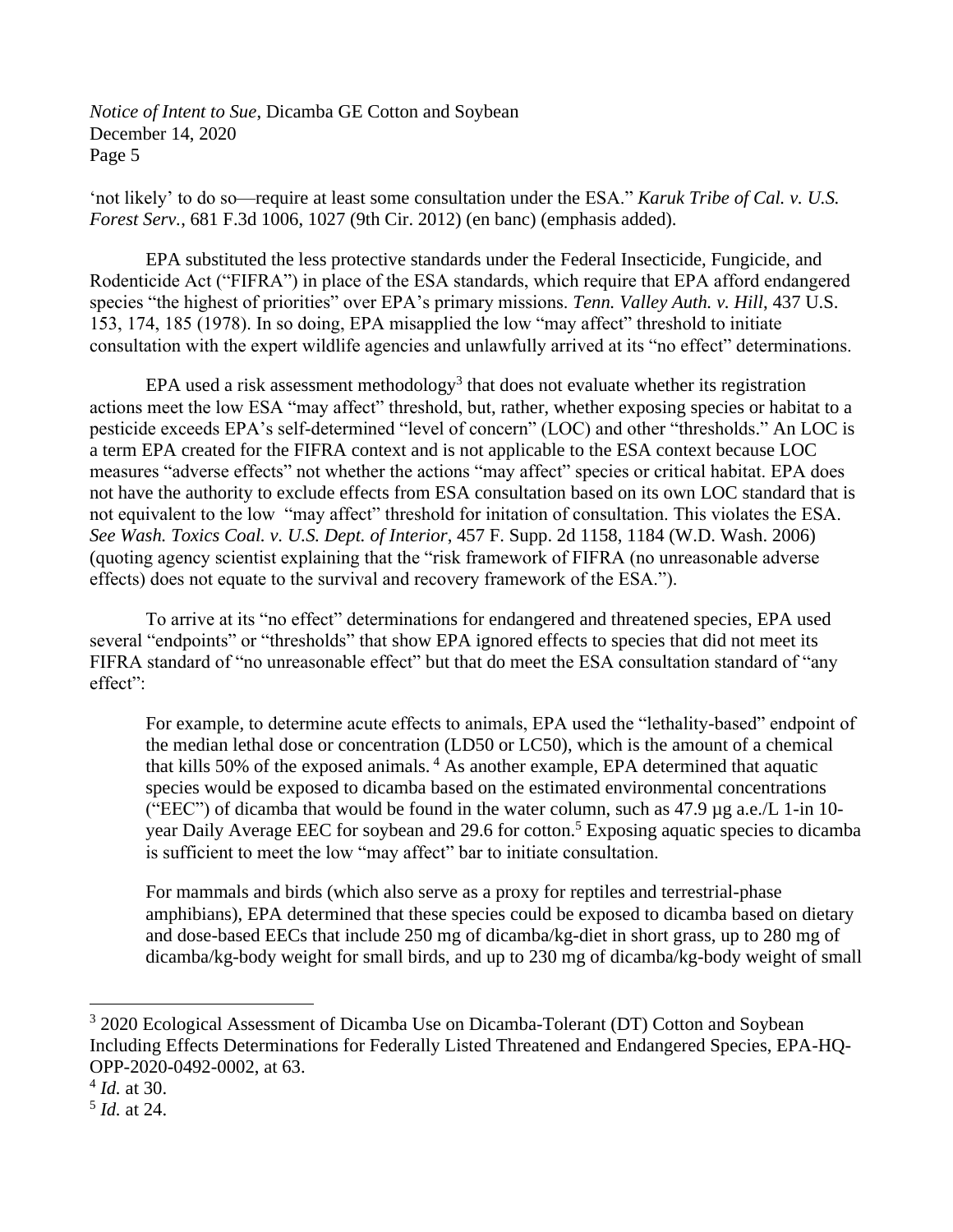> mammals.<sup>6</sup> Birds and mammals will also be exposed to dicamba through vapor and spray inhalation.<sup>7</sup>

In addition, for plants, EPA determined that "there are no discernible effects" if the effects are below a threshold of 10% visual signs of injury ("VSI") or 5% height reduction. Even if accurate, effects that cause 10% injury or 5% reduction in height satisfy the low "may affect" level, and certainly not "no effect."<sup>8</sup>

Even based on these non-protective methods, thresholds, and endpoints, EPA determined that there is risk to mammals, birds, reptiles, terrestrial-phase amphibians, terrestrial invertebrates, and terrestrial plants.<sup>9</sup> Nonetheless, EPA still failed to initiate consultation, instead inexpertly consulting with itself.

EPA only conducted an effects determination assessment for the 23 species that it assumed would be physically onthe treated fields, continuing to use the same RQ and LOC, but "refined" based on the species body size and food consumption, to reach "no effect" determinations for each of them.<sup>10</sup> These are the purported expert conclusions that FWS or NMFS must make during consultation, after a proper "May Affect" conclusion, not the EPA.

For example, EPA determined "no effect" for these species because the RQ didn't exceed the arbitrary LOC of 1.0, for example: Gunnison sage grouse RQ of 0.20; Mississippi sandhill crane RQ of 0.14; jaguar RQ of 0.39; Indiana bat RQ of 0.62; Ozark bat RQ of 0.64; Florida bonneted bat RQ of .80; Virginai big-eared bat RQ of 0.63; ocelet RQ of 0.35; jaguarundi RQ of 0.42; Mexican wolf RQ of 0.41; northern long-eared bat RQ of 0.63.<sup>11</sup> For the rusty patched bumble bee, in addition to cursorily relying on RQ and LOC, EPA made the unsupported assumption that even though both soybean and cotton are attractive to bumble bees, it would forage for food elsewhere. <sup>12</sup> *Any* effect on these or other species requires a "May Affect" determination and consultation.

Similar to its species' analysis, for critical habitat EPA limited its analysis to only the sprayed farm field, which is not the appropriate action area, as discussed below. Moreover, EPA placed unlawful conditions on "may affect" determinations. Rather than evaluating whether the registration actions may affect critical habitat that overlaps with the dicamba uses, EPA added the additional hurdles that the species itself must use the agricultural field and have a "direct toxic effect concern" *and* the action area must include dicamba effects on plants that are characteristic of the critical habitat.<sup>13</sup> In other words, EPA has conflated the distinct duty to avoid destruction or adverse

- 8 *Id.* at 17.
- 9 *Id.* at 64.
- <sup>10</sup> *Id.* at 76-110.

- <sup>12</sup> *Id.* at 110.
- <sup>13</sup> *Id.* at 111.

<sup>6</sup> *Id.* at 27.

<sup>7</sup> *Id.* at 28.

<sup>11</sup> *Id.* at 83, 86, 97, 99, 100, 101, 103, 104, 105, 106.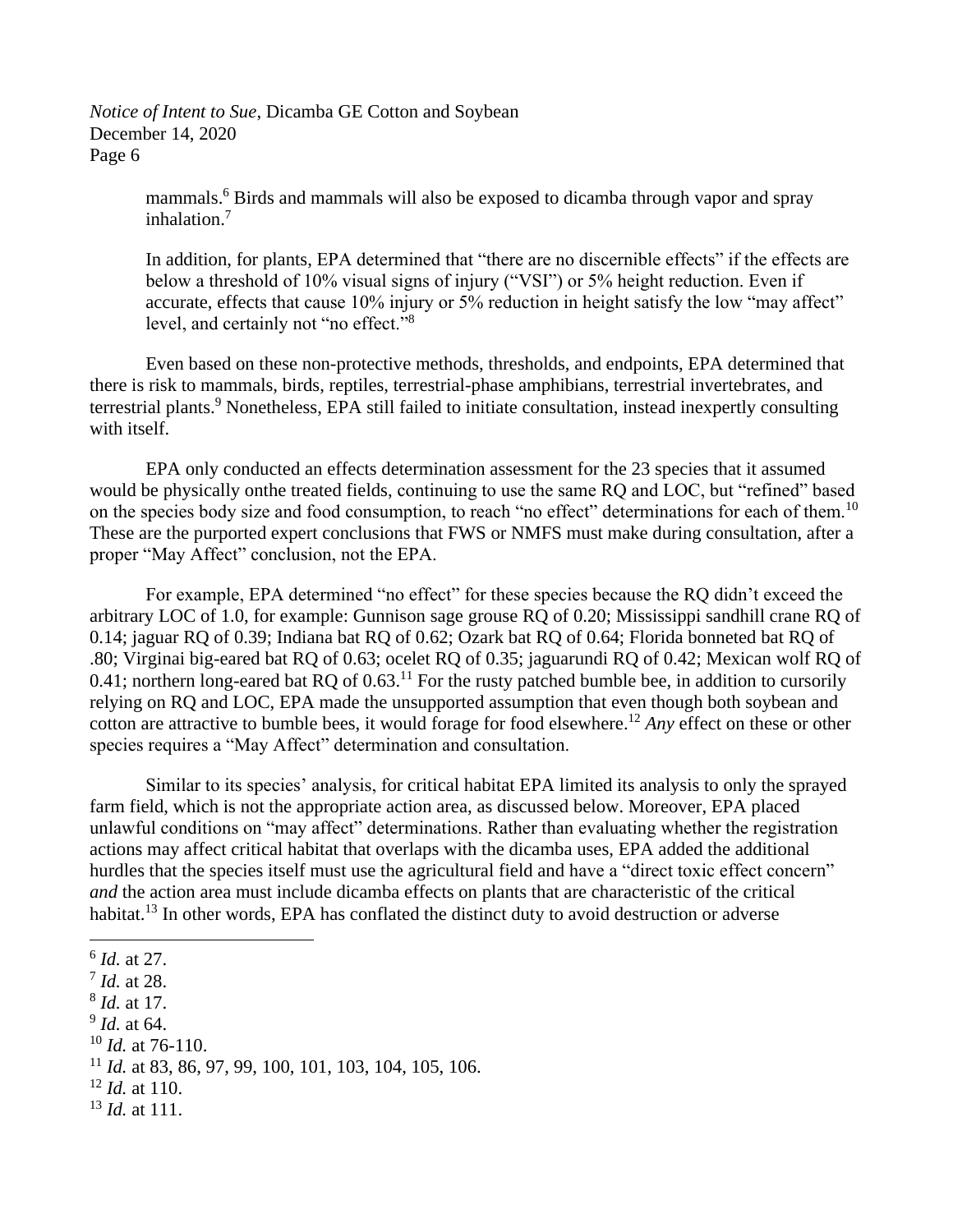modification of critical habitat with its duty to the species itself and unlawfully revised the designated critical habitat. Using this tactic, EPA concluded that only critical habitat for the whooping crane met its criteria. But then, EPA unlawfully concluded that whooping crane critical habitat would not be modified based on residues of dicamba that "are not reasonably expected to be at a level raising concern for direct effects to the whooping crane…."<sup>14</sup> None of these facts support a "no effect" or "no adverse modification" determination for critical habitat.

## 2. EPA Failed to Insure Against Jeopardy and to Insure Against Destruction or Adverse Modification of Critical Habitat

EPA cannot abrogate its separate, substantive duty to insure that its registration actions are not likely to jeopardize the existence of listed species or adversely modify their critical habitat. *See Pyramid Lake Paiute Tribe of Indians v. U.S. Dept. of Navy*, 898 F.2d 1410, 1415 (9th Cir. 1990) ("[a] federal agency cannot abrogate its responsibility to ensure that its actions will not jeopardize a listed species"); *Stop H-3 Ass'n v. Dole*, 740 F.2d 1442, 1460 (9th Cir. 1984); *see also Nat'l Wildlife Fed. v. Coleman*, 529 F.2d 359, 369 (5th Cir. 1976) ("the federal agency involved must determine whether it has taken all necessary action to insure that its actions will not jeopardize the continued existence of" a listed species or critical habitat). For the same reasons, discussed above, that EPA unlawfully failed to satisfy its procedural duty to initiate consultation, EPA has also violated its substantive duty to insure against jeopardy of protected species or adverse modification of designated critical habitat.

## 3. EPA Failed to Use the Best Available Science

EPA relied upon a 2004 guidance document, *Overview of the Ecological Risk Assessment Process in the Office of Pesticide Programs, U.S. Environmental Protection Agency—Endangered and Threatened Species Effects Determinations, to reach its no effects determinations.<sup>15</sup> The 2004* Overview Guidance is not the best available science, was heavily criticized by the National Academy of Sciences in its 2013 Report, *Assessing Risks to Endangered and Threatened Species* ("NAS Report"),<sup>16</sup> and was first superseded by the agency's *Interim Approaches for National-Level Pesticide Endangered Species Act Assessments Based on the Recommendations of the National Academy of*  Scences ("Interim Approaches"),<sup>17</sup> then supplemented by EPA's "Revised Methods for National Level Listed Species Biological Evaluations of Conventional Pesticides,"<sup>18</sup> that again uses the three-step process recommended by the 2013 NAS report.

<sup>14</sup> *Id.*

<sup>&</sup>lt;sup>15</sup> *Id.* at 16; 2004 Overview Guidance available at [https://www.epa.gov/sites/production/files/2014-](https://www.epa.gov/sites/production/files/2014-11/documents/ecorisk-overview.pdf) [11/documents/ecorisk-overview.pdf.](https://www.epa.gov/sites/production/files/2014-11/documents/ecorisk-overview.pdf)

<sup>&</sup>lt;sup>16</sup> [https://www.nap.edu/catalog/18344/assessing-risks-to-endangered-and-threatened-species-from](https://www.nap.edu/catalog/18344/assessing-risks-to-endangered-and-threatened-species-from-pesticides)[pesticides](https://www.nap.edu/catalog/18344/assessing-risks-to-endangered-and-threatened-species-from-pesticides)

 $17$  <https://www.epa.gov/sites/production/files/2015-07/documents/interagency.pdf>

<sup>18</sup> https://www.epa.gov/endangered-species/revised-method-national-level-listed-species-biologicalevaluations-conventional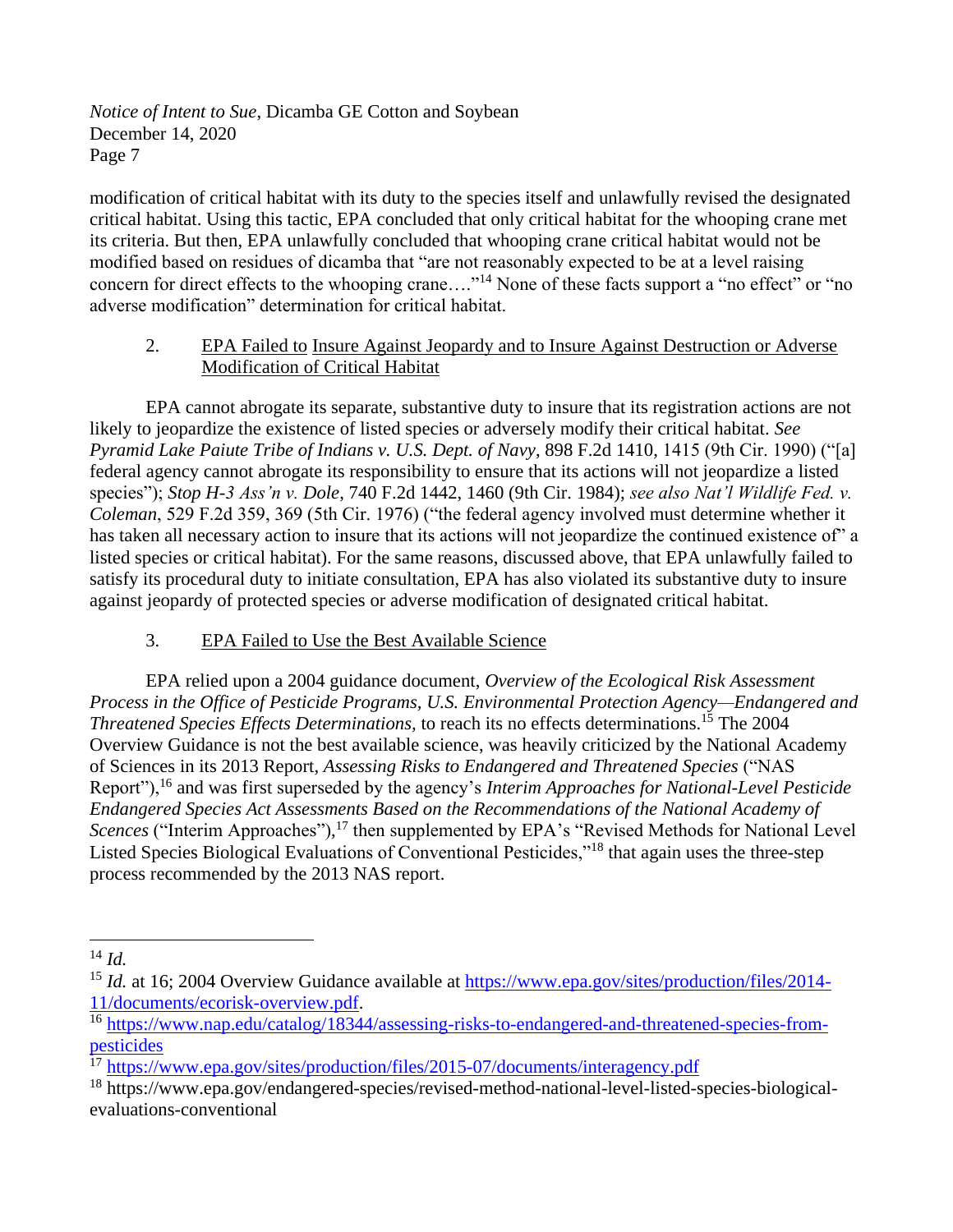The 2004 Overview guidance purports to integrate its exposure and effects data to derive a "risk quotient" or "RQ" and then EPA would evaluate — as a policy matter — what action to take based on whether or not the RQ exceeded its "level of concern" or "LOC" or "LOCs." The 2004 Overview Guidance states the LOC is in fact EPA's "interpretive policy tool for interpreting risk quotients;" it is not equivalent to "no effect" as required by the ESA to avoid consultation, even if not  $exceeded.<sup>19</sup>$ 

As EPA is aware, EPA and the expert consultation agencies (FWS and NMFS) had continuing disagreements over the methods and data to use in pesticide consultations. To resolve their differences, in 2011, the agencies jointly requested that the National Academy of Sciences examine the scientific and technical issues associated with making ESA effects determinations for pesticides.<sup>20</sup> In 2013, the NAS Report rejected the 2004 Overview Guidance approach of RQs and LOCs, concluding that it is "not scientifically defensible for assessing the risks to listed species posed by pesticides . . . ."<sup>21</sup> The NAS also criticized EPA's approach as making assumptions that are "not reliable" and "not appropriate for assessments for listed species  $\dots$ ."<sup>22</sup>

Instead, the NAS concluded that any potential exposure, demonstrated by geographic overlap between the pesticide's potential use and species' habitat triggers the "may affect" threshold for consultation.<sup>23</sup> For all these reasons, there is simply no lawful excuse that EPA continued to rely upon the 2004 Overview Guidance in making the dicamba "no effect" determinations in 2020.

Based on the 2013 NAS Report recommendations, EPA, FWS, NMFS, and USDA adopted interim approaches for pesticide effects determinations based on "shared scientific approaches" and "shared assumption, data, analytical processes and models" to be applied "collaboratively" starting in 2014.<sup>24</sup> In accordance with the NAS's report, *any* overlap of species range or critical habitat with the action area of potential use sites plus range of off-site transport "will be considered a 'May Affect.'"<sup>25</sup> To take the first step to determine overlap, and thereby, "May Affect," EPA was to use "[r]eadily available geospatial data sets" to establish pesticide use areas" and for species range and critical habitat, EPA would use existing spatial data provided by FWS and NMFS.<sup>26</sup> EPA's unilateral deviation here from the "shared scientific approaches" using existing data, as well as deviation from the 2020 Revised Methods, and reversion to the 2004 Overview Guidance again violates the ESA's best available science mandate.

- <sup>23</sup> *Id.* at 9, 53.
- <sup>24</sup> Interim Approaches at 1.

<sup>25</sup> *Id.* at 4-5, 7.

<sup>26</sup> *Id.* at 4-5.

<sup>&</sup>lt;sup>19</sup> 2004 Overview Guidance at 7.

<sup>20</sup> Interim Approaches at 1.

<sup>21</sup> NAS Report at 15.

<sup>22</sup> *Id.* at 150.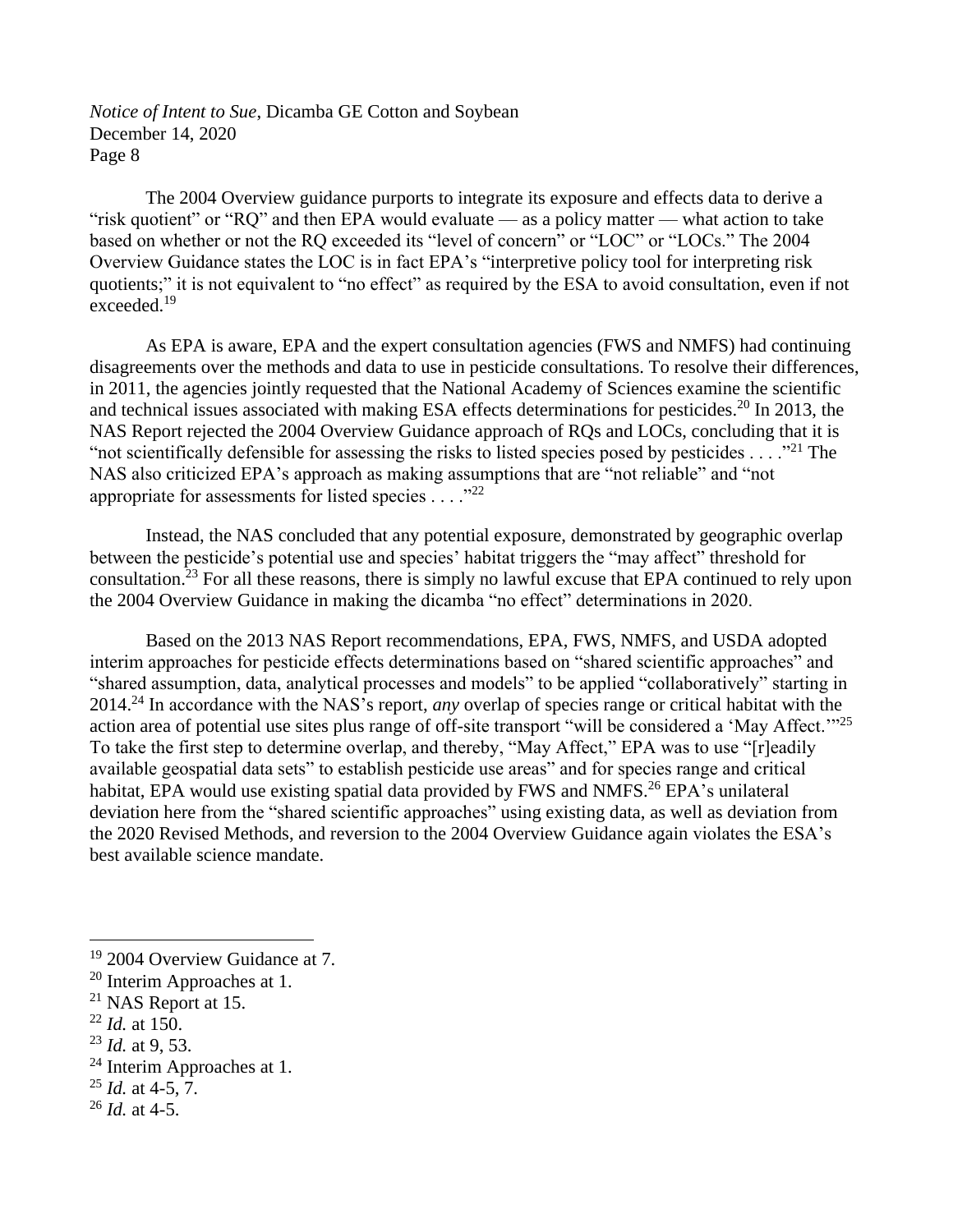#### 4. EPA Unlawfully Constricted the Registration's "Action Area."

To evaluate whether its registration actions "may affect" any listed species or critical habitat, EPA must examine all effects within the registration's "action area." 50 C.F.R §§ 402.02. The action area includes "all areas to be affected directly or indirectly by the Federal action, not merely the immediate area involved in the action." EPA limited the "action area" to just the sprayed crop fields themselves, even though the "action area" is defined as "all areas to be affected directly or indirectly by the Federal Action and not merely in the immediate area involved in the action." 50 C.F.R. § 402.02. EPA reduced and unlawfully constricted the action area based on unsupported assumptions. It then eliminated areas based on unsupported assumptions instead of finding "May Affect."

First, EPA constricted the action area by relying on "Use Data Layers" (UDL) to assess where there is overlap with listed species or critical habitat.<sup>27</sup> The UDLs are limited to areas within the 34 states where there is data that cotton or soybeans have actually been grown in the past, as compared to the *authorized use* in the registration decisions, which is not further geographically limited. Moreover, UDLs of past use arbitrarily ignores future use that may occur due to expansion of areas where soybeans or cotton are grown. UDLs are also not the best available science for determining overlap, *see supra*.

Then, in 287 counties where endangered plants grow near the fields, EPA required an in-field 57-foot omnididrectional setback and a 310-ft downwind setback. In those select counties, EPA determined the action area is limited to the edge of the UDL areas based on an unsupported assumption that dicamba will not leave the field.<sup>28</sup> In the majority of counties where cotton and soybean have been grown in the past, EPA stated that it extended the action area beyond the fields by 98 feet.

However neither the setbacks nor the 98-foot extension capture the full action area: wellsupported studies that show dicamba drifts *hundreds* of feet and likely can be misplaced *miles* from the field due to volatility. From 2017 through 2019, there were at least 5,600 reported off-target incidents at various distances beyond 98 feet from treated fields, even with the prior setback restrictions.<sup>29</sup> For these registration actions, EPA stated it "cannot identify any single volatility control measure (e.g., volatility reducing agent, VRA) that is certain to prevent dicamba from transforming into its acid, that results in offsite volatilization."<sup>30</sup> But, EPA managed to discount all the studies and data to arrive at an unlawfully restricted action area.

EPA compounded the overlap analysis by limiting the species range and critical habitat locations. EPA started with a list of species and critical habitat in the 34 states labeled for use, but then *limited* its GIS layer by focusing only on listed non-monocot plants and listed species that have an

<sup>29</sup> *Id.* at 19.

<sup>27</sup> *Supra* n. 3 at 19.

<sup>28</sup> *Id.* at 72.

<sup>30</sup> *Id.* at 19.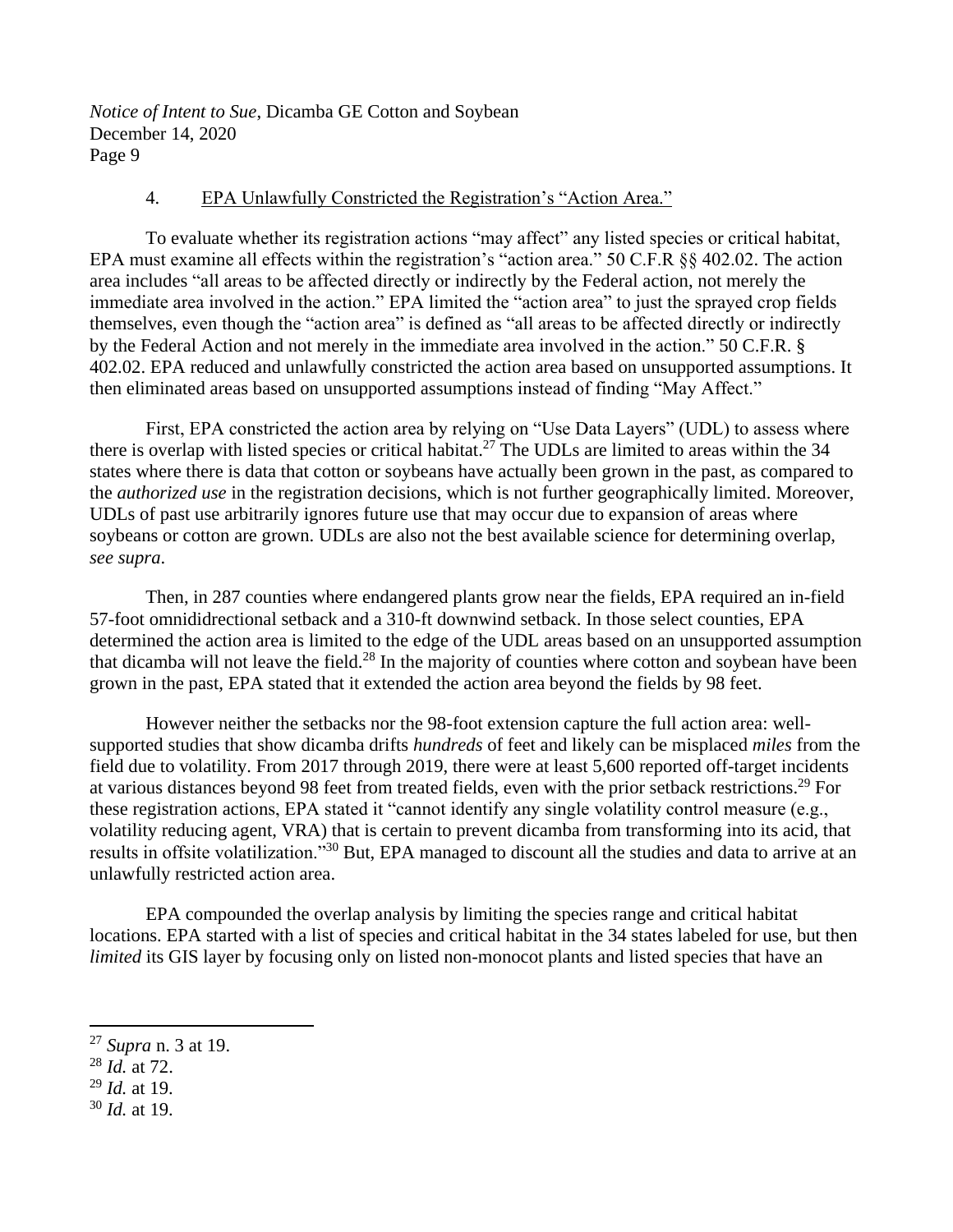obligate relationship to non-monocot plants.<sup>31</sup> In addition, EPA only identified counties that had a greater than 1% overlap of species range or critical habitat within the already-restricted action area.

Based on the unlawful action area, EPA unlawfully concluded that *no* endangered or threatened species would be within the action area, even though EPA had previously found *overlap of 812* species, other than 23 listed species that have an obligate relationship with non-monocot plants. Nor does EPA explain how it eliminated some species from the action area that it previously found would be on the treated fields themselves, such as the Florida panther.

As for the 23 species EPA states are still within the action area, it appears that EPA unlawfully limited this list to only those that may have an *obligate* relationship with some types of plants, ignoring species that rely on plants in a non-obligate fashion (facultative) and all other endangered or threatened species that may occur within the already-constricted action area, including mammals, birds, reptiles, terrestrial-phase amphibians, terrestrial invertebrates that are at risk.<sup>32</sup> Moreover, even with EPA's analysis limited to species with an obligate relationship to plants, the list is still under-inclusive. EPA specifically states that Karner blue butterfly has an obligate relationship with wild lupines, but claims the species range does not overlap with the action area, despite butterflies being prevalent in counties with a lot of soybean acreage in Wisconsin and lupines being common in areas adjacent to agriclutural fields.<sup>33</sup> The FWS Environmental Conservation Online System (ECOS), where EPA purports to get the species' range info from<sup>34</sup>, reports that the Karner blue butterfly overlaps with roughly one third of the state of Wisconsin – mainly in counties that grow lots of soybeans and are likely to use dicamba.<sup>35</sup>

In fact, EPA appears to be mistakenly restricting the action area to only treated agricultural fields despite explicitly stating that the action area would extend 70 feet off the treated field in all directions in counties without ESA-listed plants.<sup>36</sup> For all 23 species EPA finds are within the action area, EPA states that they would all be reasonably expected to occur *on treated fields*. <sup>37</sup> Therefore, the

<sup>35</sup> <https://ecos.fws.gov/ecp/species/6656>

<sup>31</sup> *Id.* at 72.

<sup>32</sup> *Id.* at 64, 72.

<sup>&</sup>lt;sup>33</sup> [https://www.fws.gov/midwest/endangered/permits/hcp/kbb\\_wi/kbbWIrange\\_map.html;](https://www.fws.gov/midwest/endangered/permits/hcp/kbb_wi/kbbWIrange_map.html) [https://www.nass.usda.gov/Charts\\_and\\_Maps/Crops\\_County/sb-pl.phpW](https://www.nass.usda.gov/Charts_and_Maps/Crops_County/sb-pl.php)isconsin is also a state where acres planted in soybean is generally increasing over time, which will not be captured by past UDLs. Wisconsin's soybean acreage was planted with 89% herbicide resistant varieties.

https://www.nass.usda.gov/Statistics\_by\_State/Wisconsin/Publications/Crops/2020/WI-Acreage-06- 20.pdf

<sup>&</sup>lt;sup>34</sup> EPA-HQ-OPP-2020-0492-0002 pg 72.

<sup>36</sup> EPA-HQ-OPP-2020-0492-0002 pg 71.

 $37$  Page 76 "EPA identified six listed bird species as overlapping with the action area - these are reasonably expected to occur on treated soybean and cotton fields." Page 88 "Four listed reptiles are reasonably expected to occur on treated soybean and cotton fields." Page 95 "Eleven listed mammal species are reasonably expected to occur on treated soybean fields." Page 106 "Of the terrestrial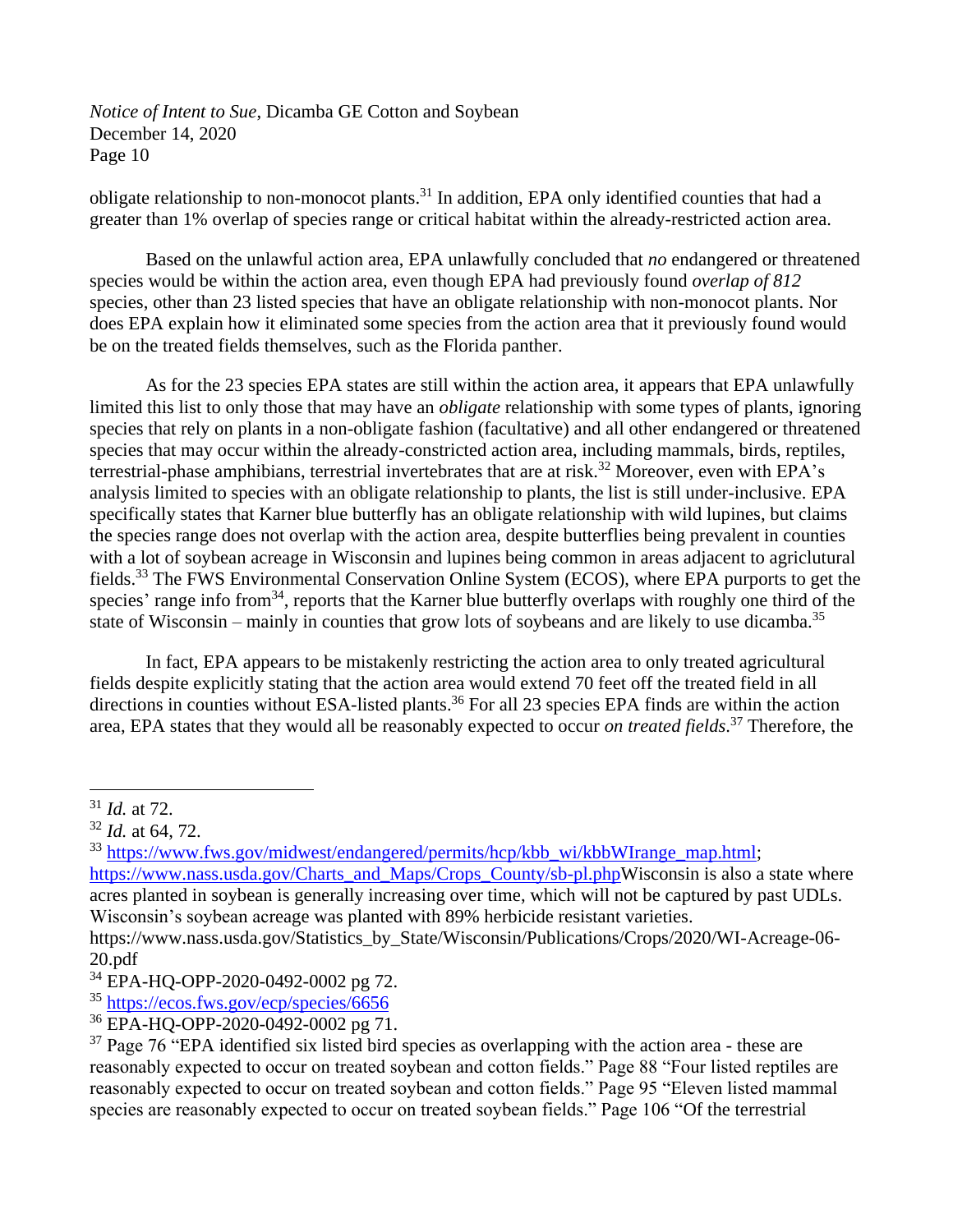action area overlap does not appear to have been conducted accurately if species that are not expected to occur on treated fields, but expected to be present within 70-feet of treated fields, like the Karner blue butterfly, were given blanket "no effect" determinations.

For critical habitat, EPA asserts that the only species with critical habitat overlapping the action area is the whooping crane. It is difficult to determine how EPA arrived at this erroneous conclusion, as many more species have critical habitat that overlap cotton and soybeans.<sup>38</sup> First, as stated above, it

invertebrates potentially at risk in the 34 states, two are reasonably expected to occur on treated soybean and cotton fields."

<sup>38</sup> Critical habitat for the following species overlaps with dicamba use on soybeans: Piping Plover, Amber darter, Atlantic salmon (Gulf of Maine DPS), Chucky Madtom, Conasauga logperch, Diamond darter, Niangua darter, Slackwater darter, Slender chub, Spotfin Chub, Topeka shiner, Yellowfin madtom, Appalachian elktoe, Cumberland elktoe, Dakota skipper, Fluted kidneyshell, Hine's emerald dragonfly, Neosho Mucket, Poweshiek skipperling, Purple bean, Rough rabbitsfoot, Salt Creek tiger beetle, Canada lynx (Lower 48 DPS), Indiana bat, Braun's Rockcress, Kentucky gladecress, Short's bladderpod, Black Warrior Waterdog, Piping Plover, Whooping crane, Alabama sturgeon, Arkansas River shiner (Arkansas River DPS), Gulf sturgeon, Rush darter, dusky gopher frog, Reticulated flatwoods salamander, Alabama moccasinshell, Carolina heelsplitter, Choctaw bean, Coosa moccasinshell, Cumberlandian combshell, Dark pigtoe, Fat three-ridge (mussel), Finelined pocketbook, Fuzzy pigtoe, Georgia pigtoe, Gulf moccasinshell, Interrupted (=Georgia) Rocksnail, Orangenacre mucket, Oval pigtoe, Ovate clubshell, Oyster mussel, Purple bankclimber (mussel), Rabbitsfoot, Shinyrayed pocketbook, Slabside pearlymussel, Southern acornshell, Southern clubshell, Southern kidneyshell, Southern pigtoe, Southern sandshell, Tapered pigtoe, Triangular Kidneyshell, Upland combshell, and Whorled Sunflower.

Critical habitat for the following species overlaps with dicamba use on cotton: California condor, Least Bell's vireo, Mexican spotted owl, Mississippi sandhill crane, Southwestern willow flycatcher, Yellow-billed cuckoo (Western DPS)

Bonytail chub, Chinook salmon (Central Valley spring run DPS), Delta smelt, Fountain darter, Gila chub, Gulf sturgeon, Leon Springs pupfish, Loach minnow, North American green sturgeon (southern DPS), Pecos bluntnose shiner, Razorback sucker, Sharpnose shiner, Smalleye Shiner, Spikedace, Steelhead (Central Valley DPS), Steelhead (South-central California Coast DPS), Steelhead (Southern California DPS), Tidewater goby, Arroyo toad, California red-legged frog, California tiger Salamander (Central California DPS), California tiger Salamander (Santa Barbara County DPS), Chiricahua leopard frog, Chiricahua leopard frog, Desert tortoise, Frosted Flatwoods salamander, Houston toad, Loggerhead sea turtle, San Marcos salamander, Alabama pearlshell, Altamaha Spinymussel, Black abalone, Chipola slabshell, Comal Springs riffle beetle, Conservancy fairy shrimp, Diamond Tryonia, Gonzales tryonia, Koster's springsnail, Morro shoulderband (=Banded dune) snail, Narrow pigtoe, Narrow pigtoe, Noel's Amphipod, Pecos amphipod, Pecos assiminea, Roswell springsnail, Round ebonyshell, Vernal pool fairy shrimp, Vernal pool tadpole shrimp, Alabama beach mouse, Buena Vista Lake ornate Shrew, Jaguar, North Atlantic Right Whale, Perdido Key beach mouse, St. Andrew beach mouse, Butte County meadowfoam, Colusa grass, Fleshy owl's-clover, Georgia rockcress, Gierisch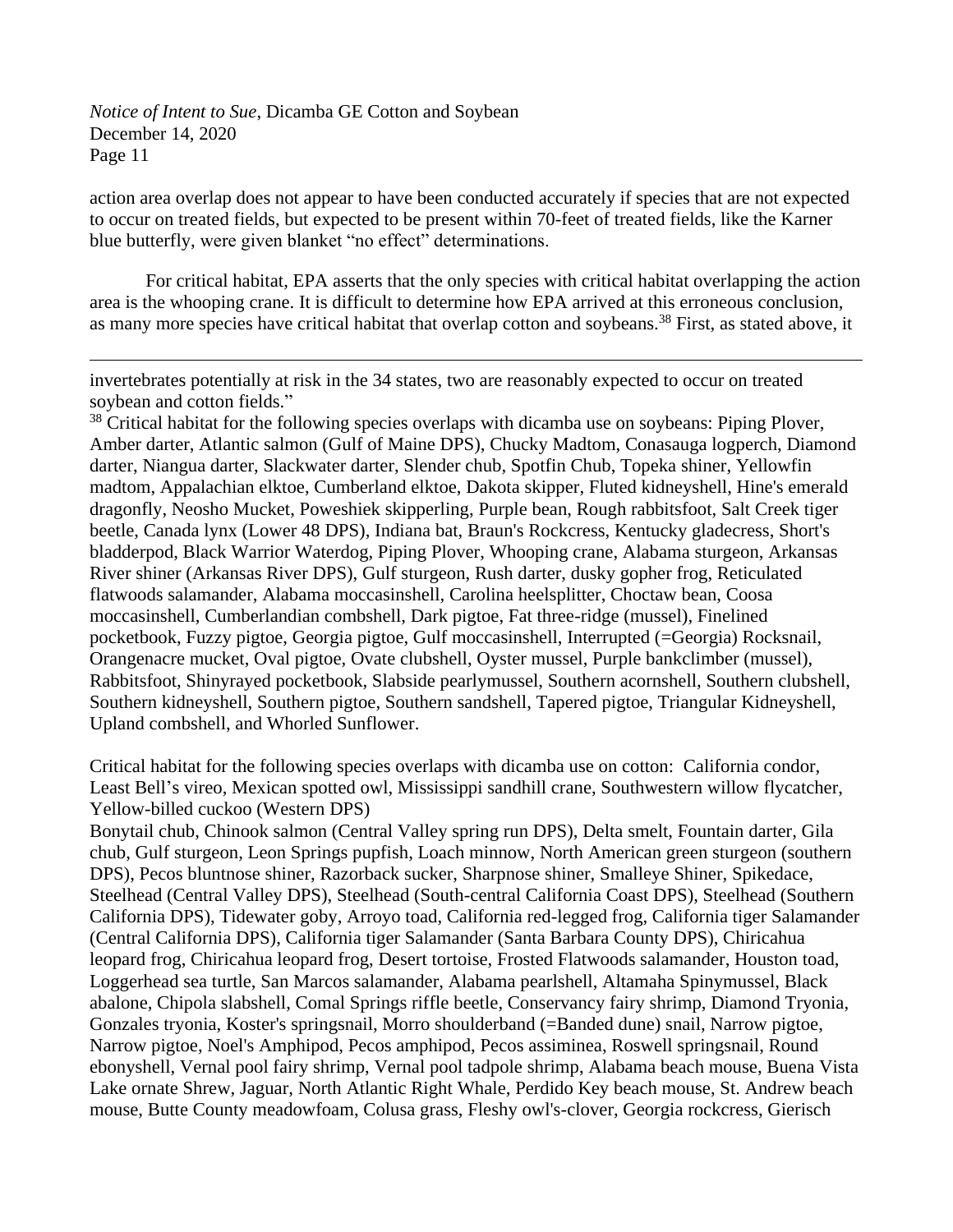appears EPA limited the critical habitat overlap only to non-monocot plants and species with an obligate relationship to certain plants and only identified counties with a 1% overlap with critical habitat. Again, any effect is "May Affect" and requires consultation.

EPA's unlawful restriction of both the action area, and the species and critical habitats it evaluated, violate the ESA. These violations of the ESA action area standard also independently violate the ESA's best available science mandate for the same reasons.

## 5. EPA did not fully test whole formulations or product mixtures

Many of the toxicity studies that went into this approval were done on just the active ingredient dicamba. This despite the fact that dicamba products are formulations of multiple ingredients and that the pesticide labels of these products allow them to be mixed with other pesticides in the field, such as glyphosate and other pesticides. Furthermore every single application of these dicamba products must now be done with a tank mix additive to reduce volatility (VRA), the presence of which may impact product toxicity. Tank mixes of the products with other pesticides can be used without triggering any further ESA assessment; those assessments must also be done for this registration. With regards to either the whole formulations of these products and the foreseeable mixture of these products with other pesticides pursuant to this registration, EPA does not have a full accounting of these harms, and in many cases assumes that toxicity to only dicamba will be equal to the complex mixtures that plants and animals will be exposed to in the real world. Therefore, EPA did not insure that all uses of this pesticide have no effect on species protected by the ESA or adversely modify or destroy their critical habitat, because the widely documented uses with other ingredients or other pesticides were largely ignored.

## 6. EPA did not fully address aggregate exposures with runoff and runoff through irrigation

As is stated in EPA's risk assessment principles,<sup>39</sup> plants, animals and people are rarely exposed to pesticides through one route of exposure. With dicamba, it is likely that exposure will happen through multiple routes at once, for instance through runoff and spray drift at the same time. The EPA

mallow, Greene's tuctoria, Hairy orcutt grass, Hoover's spurge, Huachuca water-umbel, La Graciosa thistle, Pecos sunflower, San Joaquin orcutt grass, Santa Cruz tarplant, Texas wild-rice, Vandenberg monkeyflower, Zapata bladderpod, Black Warrior Waterdog, Piping Plover, Whooping crane, Alabama sturgeon, Arkansas River shiner (Arkansas River DPS), Gulf sturgeon, Rush darter, dusky gopher frog, Reticulated flatwoods salamander, Alabama moccasinshell, Carolina heelsplitter, Choctaw bean, Coosa moccasinshell, Cumberlandian combshell, Dark pigtoe, Fat three-ridge (mussel), Finelined pocketbook, Fuzzy pigtoe, Georgia pigtoe, Gulf moccasinshell, Interrupted (=Georgia) Rocksnail, Orangenacre mucket, Oval pigtoe, Ovate clubshell, Oyster mussel, Purple bankclimber (mussel), Rabbitsfoot, Shinyrayed pocketbook, Slabside pearlymussel, Southern acornshell, Southern clubshell, Southern kidneyshell, Southern pigtoe, Southern sandshell, Tapered pigtoe, Triangular Kidneyshell, Upland combshell, and Whorled Sunflower.

<sup>39</sup> https://www.epa.gov/pesticide-science-and-assessing-pesticide-risks/general-principles-performingaggregate-exposure-and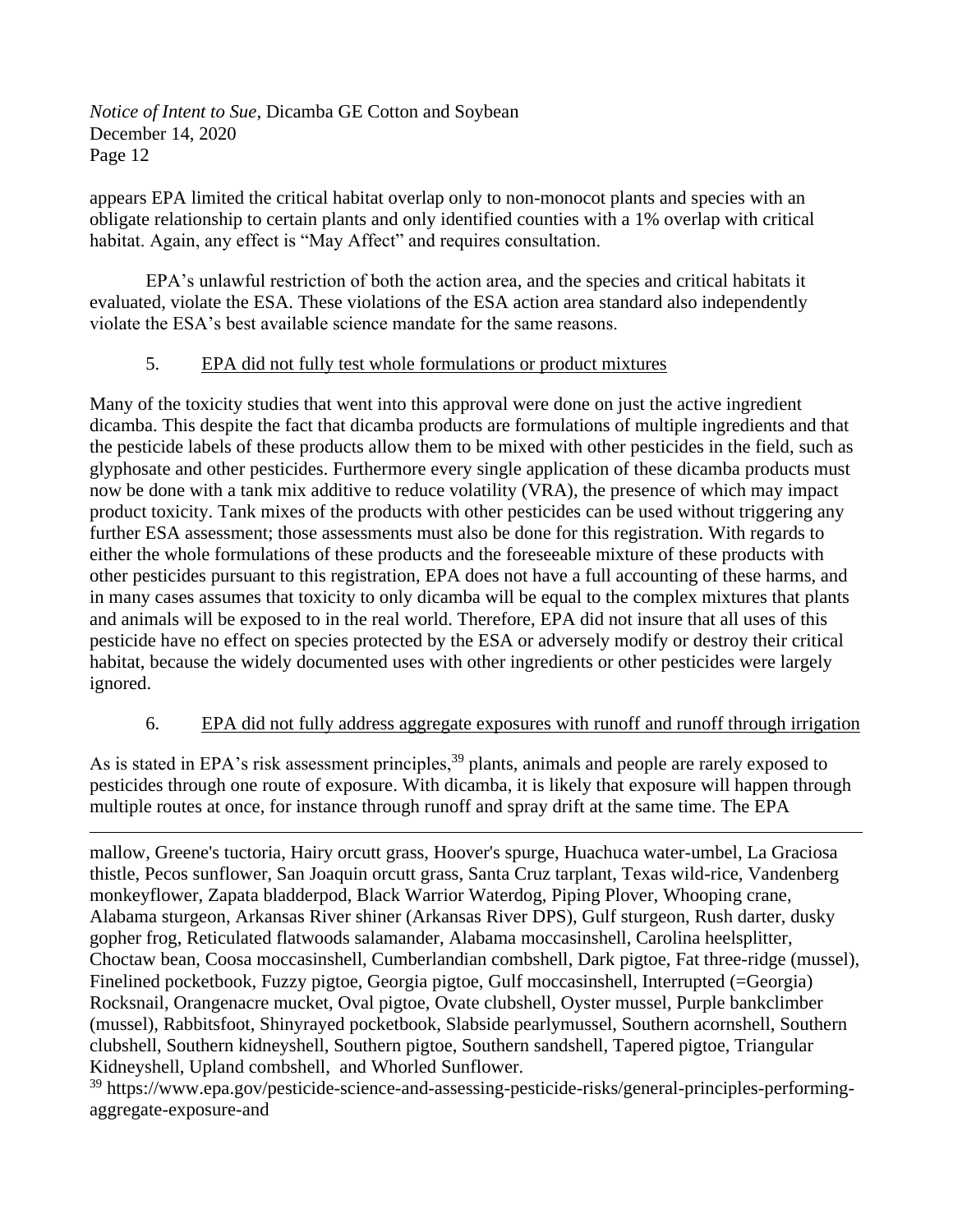attempted to analyze how exposure through volatility + spray drift at the same time would impact nontarget plants and the animals that rely on them, but did not account for how exposure through spray drift + volatility and runoff would impact them. In fact, many of the experiments EPA analyzes, done under real-world conditions where rain occured after two days or the field was irrigated (both allowed by the approved labels), identify these aggregate harms occurring hundreds of feet off of treated fields.<sup>40</sup> Yet the agency excluded those data from further analysis because they weren't from the single, measured exposure pathway. With EPA's own admission that exposures through runoff would still pose risks to non-target plants and the animals that rely on them,<sup>41</sup> these aggregate exposures are likely to result in harm to ESA-listed species despite EPA's determination otherwise. This is further compounded by EPA's failure to account for irrigation runoff in its runoff mitigations.

## 7. Recent Biological Evaluations for Other Herbicides Stand in Stark Contrast to Dicamba

In March of 2020, EPA finalized guidance on how it will conduct biological evaluations for pesticides moving forward. The Revised Methods<sup>42</sup> incorporated many of the suggestions from the NAS report<sup>43</sup>, like incorporating a probabilistic risk assessment and eliminating the RQ/LOC approach that was used for dicamba. Since the Revised Methods were finalized, EPA has already conducted draft biological evaluations for four herbicides based on this new guidance. For simazine, an herbicide whose annual use is 2 million pounds<sup>44</sup> compared to an estimated 25 million pounds for OTT dicamba use, EPA found that the pesticide May Affect 1115 listed species and 368 critical habitats and is Likely to Adversely Affect 993 listed species and 316 critical habitats.<sup>45</sup> EPA also found that glyphosate use on just soybean and cotton crops, the only two crops that the approved dicamba products are allowed for use on, resulted in a May Affect determinations for 238 and 206 listed species, respectively.<sup>46</sup> Yet by using outdated and inferior guidance to conduct its effects determinations for these dicamba products, EPA has not complied with the ESA's best available science mandate and incorrectly concluded that the use of 25 million pounds of a harmful herbicide each year across 100 million acres May Affect only one listed species and was Likely to Adversely Affect zero.

# **II. EPA is Violating Section 7(d)**

<sup>40</sup> EPA-HQ-OPP-2020-0492-0002 pgs 216, 233, 235-236, 242-243, 247

<sup>41</sup> EPA-HQ-OPP-2020-0492-0002 pg 298.

<sup>42</sup> https://www.epa.gov/endangered-species/revised-method-national-level-listed-species-biologicalevaluations-conventional

<sup>43</sup> https://www.nap.edu/catalog/18344/assessing-risks-to-endangered-and-threatened-species-frompesticides 44

https://water.usgs.gov/nawqa/pnsp/usage/maps/show\_map.php?year=2017&map=SIMAZINE&hilo=L &disp=Simazine

<sup>45</sup> https://www.epa.gov/endangered-species/draft-national-level-listed-species-biological-evaluationsimazine

<sup>46</sup> https://www.epa.gov/endangered-species/draft-national-level-listed-species-biological-evaluationglyphosate